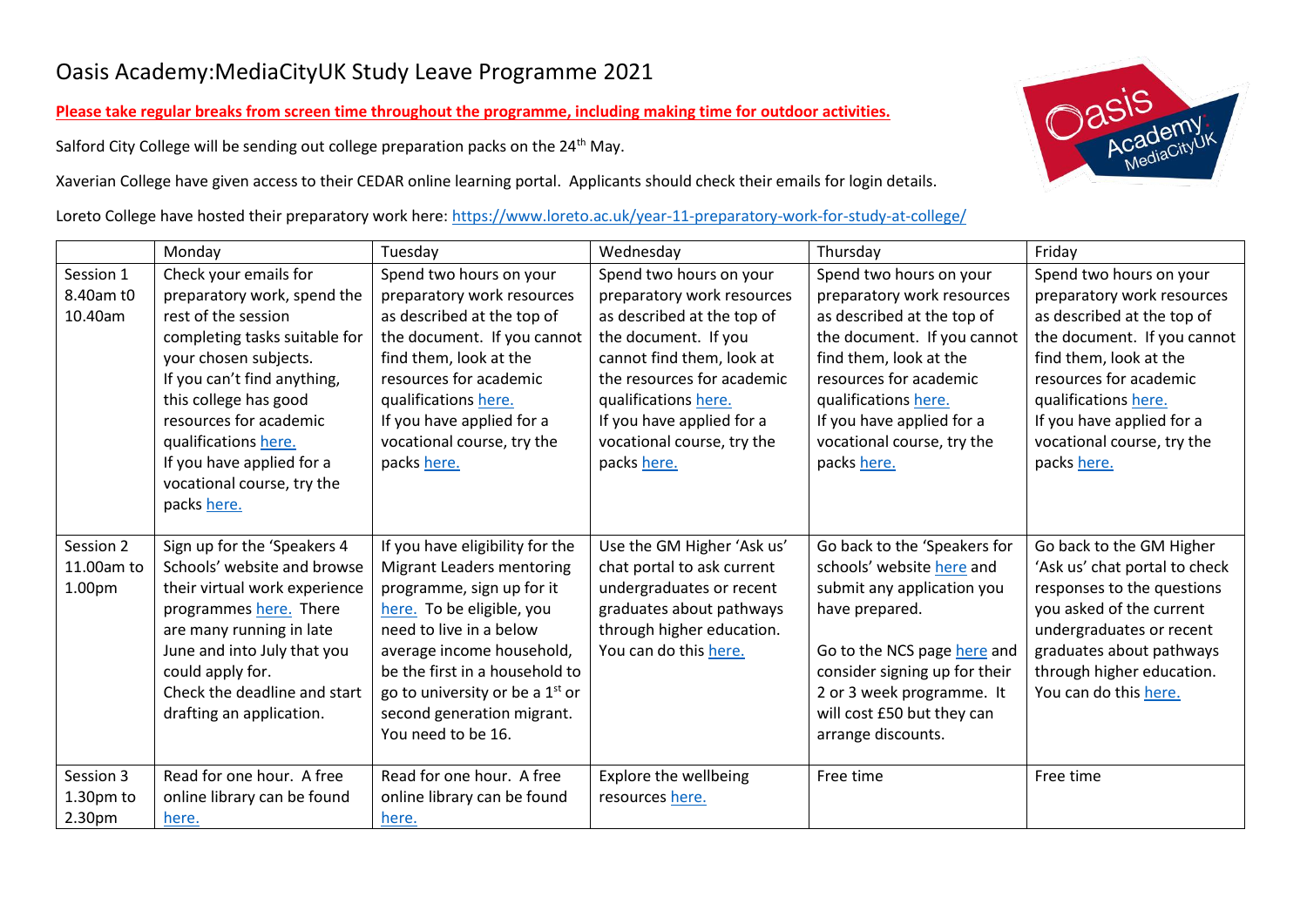|                    | Monday                             | Tuesday                      | Wednesday                   | Thursday                       | Friday                         |
|--------------------|------------------------------------|------------------------------|-----------------------------|--------------------------------|--------------------------------|
| Session 1          | Spend two hours on your            | Spend two hours on your      | Spend two hours on your     | Spend two hours on your        | Spend two hours on your        |
| 8.40am t0          | preparatory work resources         | preparatory work resources   | preparatory work resources  | preparatory work resources     | preparatory work resources     |
| 10.40am            | as described at the top of         | as described at the top of   | as described at the top of  | as described at the top of     | as described at the top of     |
|                    | the document. If you               | the document. If you cannot  | the document. If you        | the document. If you cannot    | the document. If you cannot    |
|                    | cannot find them, look at          | find them, look at the       | cannot find them, look at   | find them, look at the         | find them, look at the         |
|                    | the resources for academic         | resources for academic       | the resources for academic  | resources for academic         | resources for academic         |
|                    | qualifications here.               | qualifications here.         | qualifications here.        | qualifications here.           | qualifications here.           |
|                    | If you have applied for a          | If you have applied for a    | If you have applied for a   | If you have applied for a      | If you have applied for a      |
|                    | vocational course, try the         | vocational course, try the   | vocational course, try the  | vocational course, try the     | vocational course, try the     |
|                    | packs here.                        | packs here.                  | packs here.                 | packs here.                    | packs here.                    |
|                    |                                    |                              |                             |                                |                                |
| Session 2          | Browse the UCAS website            | Go back to the 'Speakers for | Explore the wellbeing       | If you are 16 you can start to | Check the status of your       |
| 11.00am to         | here or, if you are interested     | schools' website here and    | resources here.             | set up your LinkedIn page      | Migrant Leaders application.   |
| 1.00 <sub>pm</sub> | in an apprenticeship, the          | check the status of any      |                             | here. This will be your        | Do you need to send them       |
|                    | <b>GMACS website here to start</b> | applications you have made.  |                             | online CV and help you to      | any more information? Will     |
|                    | planning your life from 19         | Do you need to do anything   |                             | build a professional           | you need to attend an          |
|                    | years old and beyond. You          | else? Do you need to add a   |                             | network. Don't forget to       | interview?<br>Their website is |
|                    | could also have a look at the      | reminder to your phone of    |                             | join our alumni group here.    | here.                          |
|                    | job market here if you want        | when the experience is?      |                             |                                |                                |
|                    | to start working after             |                              |                             |                                |                                |
|                    | college.                           |                              |                             |                                |                                |
|                    |                                    |                              |                             |                                |                                |
| Session 3          | Read for one hour. A free          | Read for one hour. A free    | Read for one hour. A free   | Read for one hour. A free      | Read for one hour. A free      |
| 1.30pm to          | online library can be found        | online library can be found  | online library can be found | online library can be found    | online library can be found    |
| 2.30pm             | here.                              | here.                        | here.                       | here.                          | here.                          |
|                    |                                    |                              |                             |                                |                                |